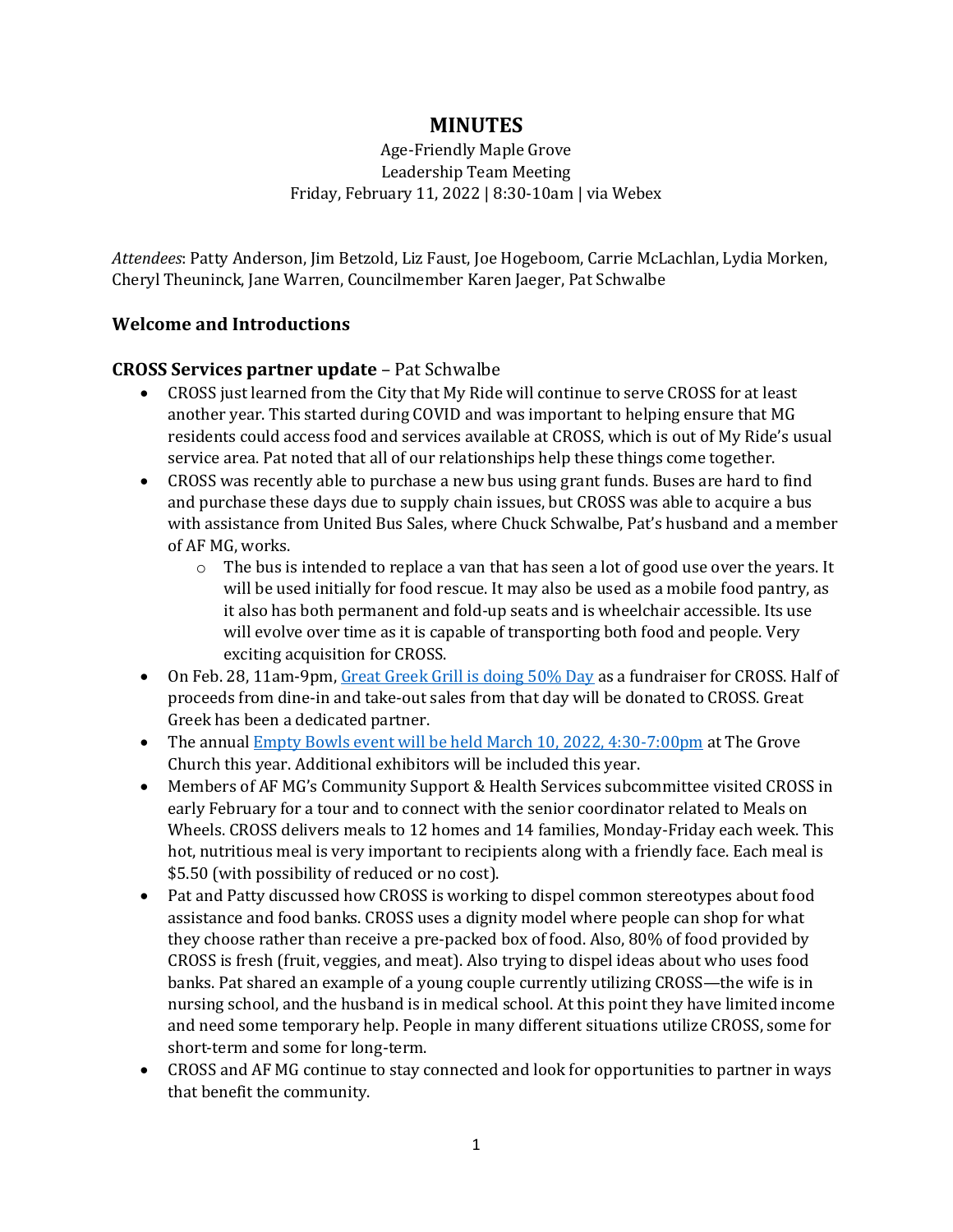# **"Changing the Narrative: Ending Ageism Together" – Style Guidelines for Age-Inclusive Communications –** Lydia

- Lydia shared a resource related to avoiding ageist language and images in communications. [Click here](https://changingthenarrativeco.org/wp-content/uploads/2022/01/Guidelines-for-Age-Inclusive-Communications_ChangingtheNarrative-1.pdf) to view the document. We should keep all of these in mind when communicating about aging as part of AF MG and in our own orbits, too.
- She also shared two useful resources of age-positive photos that are free to use:
	- o [Center for Ageing Better photo library](https://ageingbetter.resourcespace.com/pages/home.php) out of the UK
	- o Changing the [Narrative,](https://changingthenarrativeco.org/) a partnership of NextFifty Initiative and Rose Community Foundation, recently held the inaugural REAL (Realistic Examples of Aging in Life) Photo Contest. Images in the [photo library](https://www.next50initiative.org/photorep) can be downloaded and used for free, and the library will continue to expand.
- She also referenced [Reframing Aging,](https://www.reframingaging.org/) a major initiative that used social science research to examine which messages and language are most effective when working to strengthen public policy and public perceptions related to aging.

## **Community Needs Assessment (CNA) –** Lydia

- Lydia provided an update on the latest work of the CNA Committee based on its February meeting. She shared slides covering two primary areas:
	- o An update of the North Memorial and Maple Grove Hospital Community Health Needs Assessments happening this year
		- Carrie clarified that each hospital may identify any number of priorities as part of the CHNA; it need not be three, although both chose three last time around
		- She also noted that priority areas are important because they help determine how sponsorship dollars are spent and directed, so they are important in that way. Liz noted that donations from North Memorial/MG Hospital were what funded the launch of the intergenerational garden last summer.
	- o Latest work and discussion on effort to develop a survey to be used as a major element of the CNA.
		- One item is the City of Maple Grove Citizen Survey, conducted 5 years and last conducted in 2016. The City is planning to conduct its next survey in 2022. We will keep this on our radar as something to incorporate into planning and decisions in various ways.
	- o [Slides related to the CNA contain more details can be viewed by clicking here.](http://www.agefriendlymaplegrove.org/cms-files/cna-update-for-lt-20112022.pdf)

# **City Update** – Joe Hogeboom

- On Good Morning America yesterday, Joe saw author Arthur Brooks talking about his new book, *From Strength to Strength: Finding Success, Happiness, and Deep Purpose in the Second Half of Life.* This may be a interesting resource for AF MG.
	- o [View the Good Morning America clip here.](https://www.goodmorningamerica.com/culture/video/arthur-brooks-talks-book-strength-strength-82795285)
	- o [More about the book here.](https://hclib.bibliocommons.com/v2/record/S109C6244690)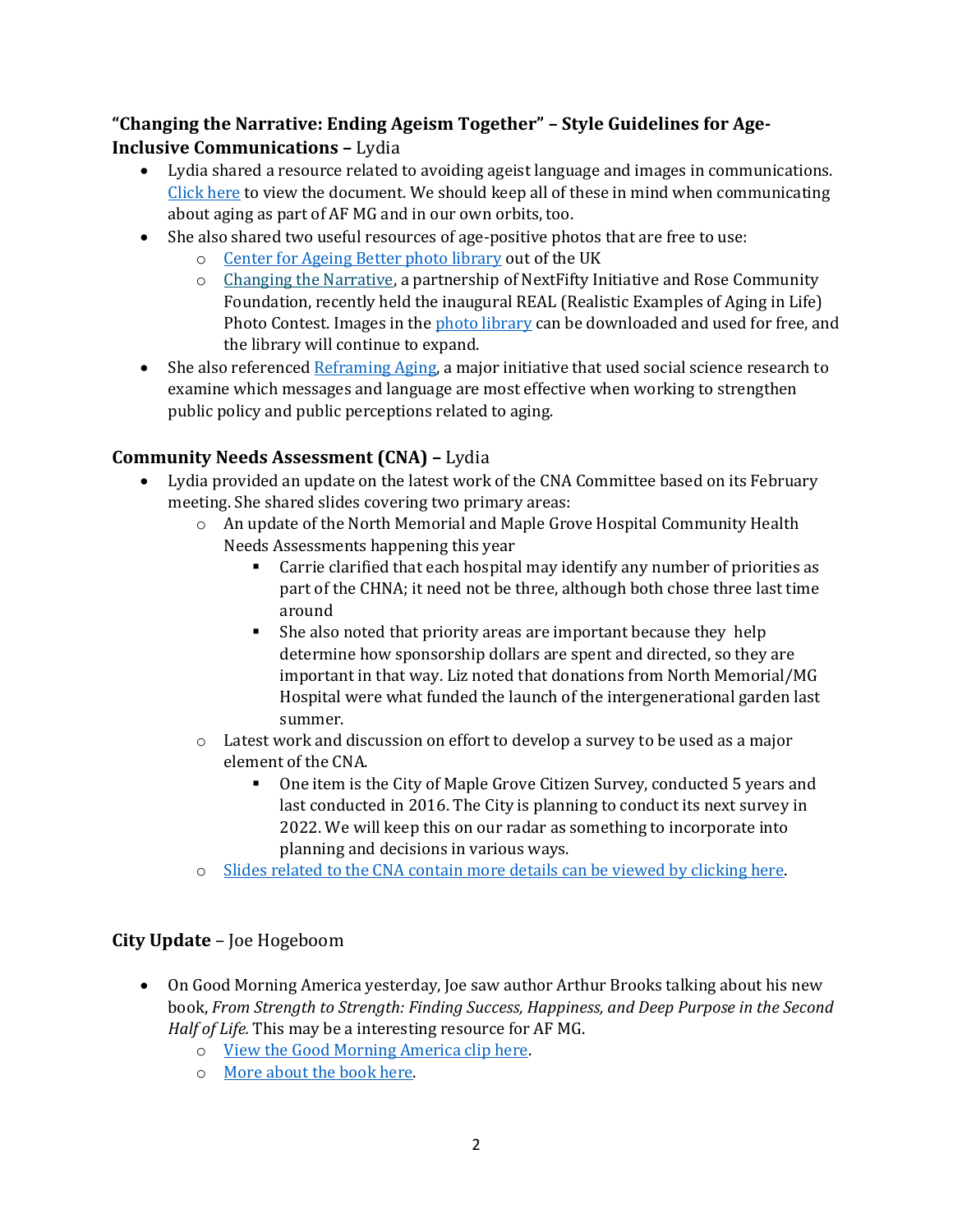- Joe shared a master plan for development north of Territorial Road. This area not planned for development until 2030, but Dayton is developing rapidly right now and in doing so putting pressure on the City to plan sooner than anticipated. The plan will likely go before Council in late March/early April. Among other details, Joe noted the following:
	- o The development likely will include a new city park (specific location TBD)
	- $\circ$  The City hopes to preserve historically significant elements in that area, such as Pioneer Cemetery and an old school house.
	- $\circ$  A regional trail will run through the area—it starts in the Elm Creek Park Reserve and would run to Crow Hassan Park Reserve.
	- o Area may include a senior cooperative—they are trying to site that right now.
	- $\circ$  City hopes to preserve trees and natural spaces, so are factoring that into how single-family home lots are laid out.
	- o Area might include single-level townhome homes as well.

There was some discussion of Indigenous history in the area and whether the City was incorporating that into plans and decisions. Joe reported that the City sent out some field researchers to look for evidence of artifacts or burial grounds but did not find any. Most burial grounds located around the lakes. Territorial Road itself is historically significant, originally part of fur trading. There is good information available at the rest stop in Maple Grove. Patty encouraged the full history of the use of that land to be recognized.

## **Subcommittee Updates**

#### **Community Support and Health Services –** Patty

• Marie, who has co-chaired this committee, was unable to attend the LT Meeting as she in Chicago for the funeral of a friend. She has lost two friends in recent months and noted that it is causing her to reflect on growing older and what is important.

#### **Transportation** – Cheryl

- Cheryl reported that the subcommittee had spent time talking about the survey for the community needs assessment and is thinking about how to approach questions in such a manner that information won't be skewed by COVID impacts. Some questions might be better suited to focus groups.
- This team does want to talk to Mike Opatz at the City about anything he would like in the survey, and to get his thoughts in general.

## **Housing** – Lydia

- The Housing for All Legislative Breakfast will be held virtually on Friday, Feb. 18, 8am-9:30am. Lydia will be sharing a brief presentation on AF MG during partner presentations, and Joe will speak to some items related to housing in MG during the city/elected official portion of the event.
- Anyone interested in attending can register by [clicking here.](https://us02web.zoom.us/meeting/register/tZ0qduysqDMvHNYN2TUxj0anLND36KZH5moc)

## **Communications – Lydia/Liz**